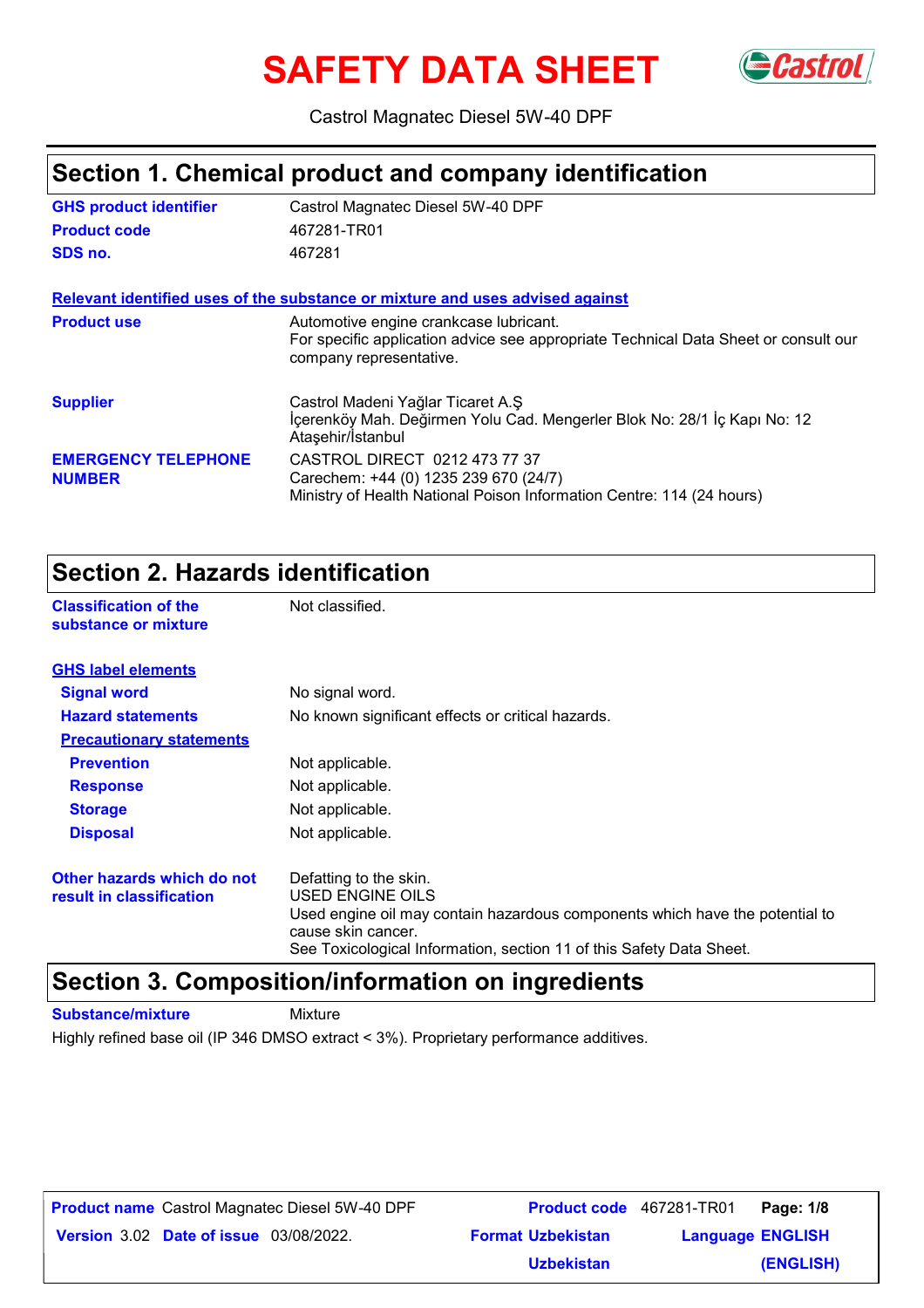## **Section 3. Composition/information on ingredients**

| <b>Ingredient name</b>                                                                                                                                               | $\frac{9}{6}$                            | <b>CAS number</b>                                                   |
|----------------------------------------------------------------------------------------------------------------------------------------------------------------------|------------------------------------------|---------------------------------------------------------------------|
| Distillates (petroleum), hydrotreated heavy paraffinic<br>Benzene, ethenyl-, polymer with 1,3-butadiene, hydrogenated<br>2,6-di-tert-butylphenol<br>Alkylated phenol | 1≥25 - ≤50<br>l ≤3<br>$≤0.3$<br>$ $ <0.1 | 64742-54-7<br>66070-58-4<br>128-39-2<br>74499-35-7 /<br>121158-58-5 |

**There are no additional ingredients present which, within the current knowledge of the supplier and in the concentrations applicable, are classified as hazardous to health or the environment and hence require reporting in this section.**

**Occupational exposure limits, if available, are listed in Section 8.**

### **Section 4. First aid measures**

| <b>Description of necessary first aid measures</b> |                                                                                                                                                                                                                                                             |  |
|----------------------------------------------------|-------------------------------------------------------------------------------------------------------------------------------------------------------------------------------------------------------------------------------------------------------------|--|
| <b>Inhalation</b>                                  | In case of inhalation of decomposition products in a fire, symptoms may be delayed.<br>If inhaled, remove to fresh air. The exposed person may need to be kept under<br>medical surveillance for 48 hours. Get medical attention if symptoms occur.         |  |
| <b>Ingestion</b>                                   | Do not induce vomiting unless directed to do so by medical personnel. Get medical<br>attention if symptoms occur.                                                                                                                                           |  |
| <b>Skin contact</b>                                | Wash skin thoroughly with soap and water or use recognised skin cleanser.<br>Remove contaminated clothing and shoes. Wash clothing before reuse. Clean<br>shoes thoroughly before reuse. Get medical attention if symptoms occur.                           |  |
| Eye contact                                        | In case of contact, immediately flush eyes with plenty of water for at least 15<br>minutes. Eyelids should be held away from the eyeball to ensure thorough rinsing.<br>Check for and remove any contact lenses. Get medical attention.                     |  |
| Most important symptoms/effects, acute and delayed |                                                                                                                                                                                                                                                             |  |
|                                                    | See Section 11 for more detailed information on health effects and symptoms.                                                                                                                                                                                |  |
|                                                    | Indication of immediate medical attention and special treatment needed, if necessary                                                                                                                                                                        |  |
| <b>Specific treatments</b>                         | No specific treatment.                                                                                                                                                                                                                                      |  |
| <b>Notes to physician</b>                          | In case of inhalation of decomposition products in a fire, symptoms may be delayed.<br>The exposed person may need to be kept under medical surveillance for 48 hours.<br>Treatment should in general be symptomatic and directed to relieving any effects. |  |
| <b>Protection of first-aiders</b>                  | No action shall be taken involving any personal risk or without suitable training.                                                                                                                                                                          |  |

## **Section 5. Firefighting measures**

| <b>Extinguishing media</b>                               |                                                                                                                                                                                                   |
|----------------------------------------------------------|---------------------------------------------------------------------------------------------------------------------------------------------------------------------------------------------------|
| <b>Suitable extinguishing</b><br>media                   | In case of fire, use foam, dry chemical or carbon dioxide extinguisher or spray.                                                                                                                  |
| <b>Unsuitable extinguishing</b><br>media                 | Do not use water jet.                                                                                                                                                                             |
| <b>Specific hazards arising</b><br>from the chemical     | In a fire or if heated, a pressure increase will occur and the container may burst.                                                                                                               |
| <b>Hazardous thermal</b><br>decomposition products       | Combustion products may include the following:<br>carbon oxides (CO, CO <sub>2</sub> ) (carbon monoxide, carbon dioxide)<br>nitrogen oxides (NO, NO <sub>2</sub> etc.)                            |
| <b>Special protective actions</b><br>for fire-fighters   | Promptly isolate the scene by removing all persons from the vicinity of the incident if<br>there is a fire. No action shall be taken involving any personal risk or without<br>suitable training. |
| <b>Special protective</b><br>equipment for fire-fighters | Fire-fighters should wear positive pressure self-contained breathing apparatus<br>(SCBA) and full turnout gear.                                                                                   |

| <b>Product name</b> Castrol Magnatec Diesel 5W-40 DPF | Product code 467281-TR01 |                         | Page: 2/8 |
|-------------------------------------------------------|--------------------------|-------------------------|-----------|
| <b>Version 3.02 Date of issue 03/08/2022.</b>         | <b>Format Uzbekistan</b> | <b>Language ENGLISH</b> |           |
|                                                       | <b>Uzbekistan</b>        |                         | (ENGLISH) |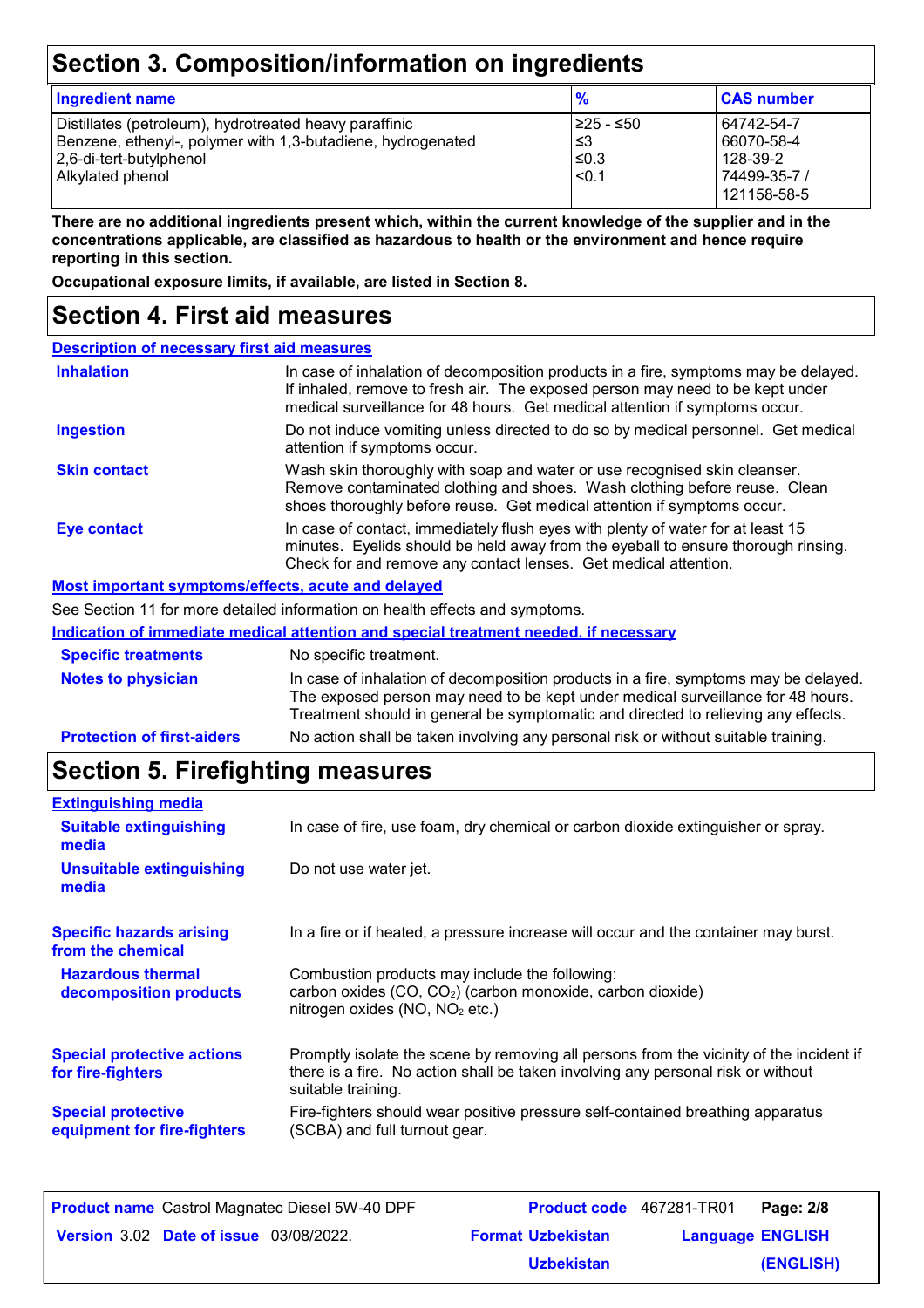### **Section 6. Accidental release measures**

|                                                             | <b>Personal precautions, protective equipment and emergency procedures</b>                                                                                                                                                                                                                                                                                                                         |  |
|-------------------------------------------------------------|----------------------------------------------------------------------------------------------------------------------------------------------------------------------------------------------------------------------------------------------------------------------------------------------------------------------------------------------------------------------------------------------------|--|
| For non-emergency<br>personnel                              | No action shall be taken involving any personal risk or without suitable training.<br>Evacuate surrounding areas. Keep unnecessary and unprotected personnel from<br>entering. Do not touch or walk through spilt material. Put on appropriate personal<br>protective equipment. Floors may be slippery; use care to avoid falling.                                                                |  |
| For emergency responders                                    | If specialised clothing is required to deal with the spillage, take note of any<br>information in Section 8 on suitable and unsuitable materials. See also the<br>information in "For non-emergency personnel".                                                                                                                                                                                    |  |
| <b>Environmental precautions</b>                            | Avoid dispersal of spilt material and runoff and contact with soil, waterways, drains<br>and sewers. Inform the relevant authorities if the product has caused environmental<br>pollution (sewers, waterways, soil or air).                                                                                                                                                                        |  |
| <b>Methods and material for containment and cleaning up</b> |                                                                                                                                                                                                                                                                                                                                                                                                    |  |
| <b>Small spill</b>                                          | Stop leak if without risk. Move containers from spill area. Absorb with an inert<br>material and place in an appropriate waste disposal container. Dispose of via a<br>licensed waste disposal contractor.                                                                                                                                                                                         |  |
| <b>Large spill</b>                                          | Stop leak if without risk. Move containers from spill area. Prevent entry into sewers,<br>water courses, basements or confined areas. Contain and collect spillage with non-<br>combustible, absorbent material e.g. sand, earth, vermiculite or diatomaceous earth<br>and place in container for disposal according to local regulations. Dispose of via a<br>licensed waste disposal contractor. |  |

### **Section 7. Handling and storage**

#### **Precautions for safe handling**

| <b>Protective measures</b>                                                       | Put on appropriate personal protective equipment (see Section 8).                                                                                                                                                                                                                                                                                                                                                                                                                                                                                                                              |
|----------------------------------------------------------------------------------|------------------------------------------------------------------------------------------------------------------------------------------------------------------------------------------------------------------------------------------------------------------------------------------------------------------------------------------------------------------------------------------------------------------------------------------------------------------------------------------------------------------------------------------------------------------------------------------------|
| <b>Advice on general</b><br>occupational hygiene                                 | Eating, drinking and smoking should be prohibited in areas where this material is<br>handled, stored and processed. Wash thoroughly after handling. Remove<br>contaminated clothing and protective equipment before entering eating areas. See<br>also Section 8 for additional information on hygiene measures.                                                                                                                                                                                                                                                                               |
| <b>Conditions for safe storage,</b><br>including any<br><b>incompatibilities</b> | Store in accordance with local regulations. Store in original container protected<br>from direct sunlight in a dry, cool and well-ventilated area, away from incompatible<br>materials (see Section 10) and food and drink. Keep container tightly closed and<br>sealed until ready for use. Store and use only in equipment/containers designed for<br>use with this product. Containers that have been opened must be carefully resealed<br>and kept upright to prevent leakage. Do not store in unlabelled containers. Use<br>appropriate containment to avoid environmental contamination. |
| <b>Not suitable</b>                                                              | Prolonged exposure to elevated temperature                                                                                                                                                                                                                                                                                                                                                                                                                                                                                                                                                     |
|                                                                                  |                                                                                                                                                                                                                                                                                                                                                                                                                                                                                                                                                                                                |

### **Section 8. Exposure controls/personal protection**

#### **Control parameters**

None. **Occupational exposure limits**

**Appropriate engineering controls** Provide exhaust ventilation or other engineering controls to keep the relevant airborne concentrations below their respective occupational exposure limits. All activities involving chemicals should be assessed for their risks to health, to ensure exposures are adequately controlled. Personal protective equipment should only be considered after other forms of control measures (e.g. engineering controls) have been suitably evaluated. Personal protective equipment should conform to appropriate standards, be suitable for use, be kept in good condition and properly maintained.

| <b>Product name</b> Castrol Magnatec Diesel 5W-40 DPF | <b>Product code</b> 467281-TR01 |                         | Page: 3/8 |
|-------------------------------------------------------|---------------------------------|-------------------------|-----------|
| <b>Version 3.02 Date of issue 03/08/2022.</b>         | <b>Format Uzbekistan</b>        | <b>Language ENGLISH</b> |           |
|                                                       | <b>Uzbekistan</b>               |                         | (ENGLISH) |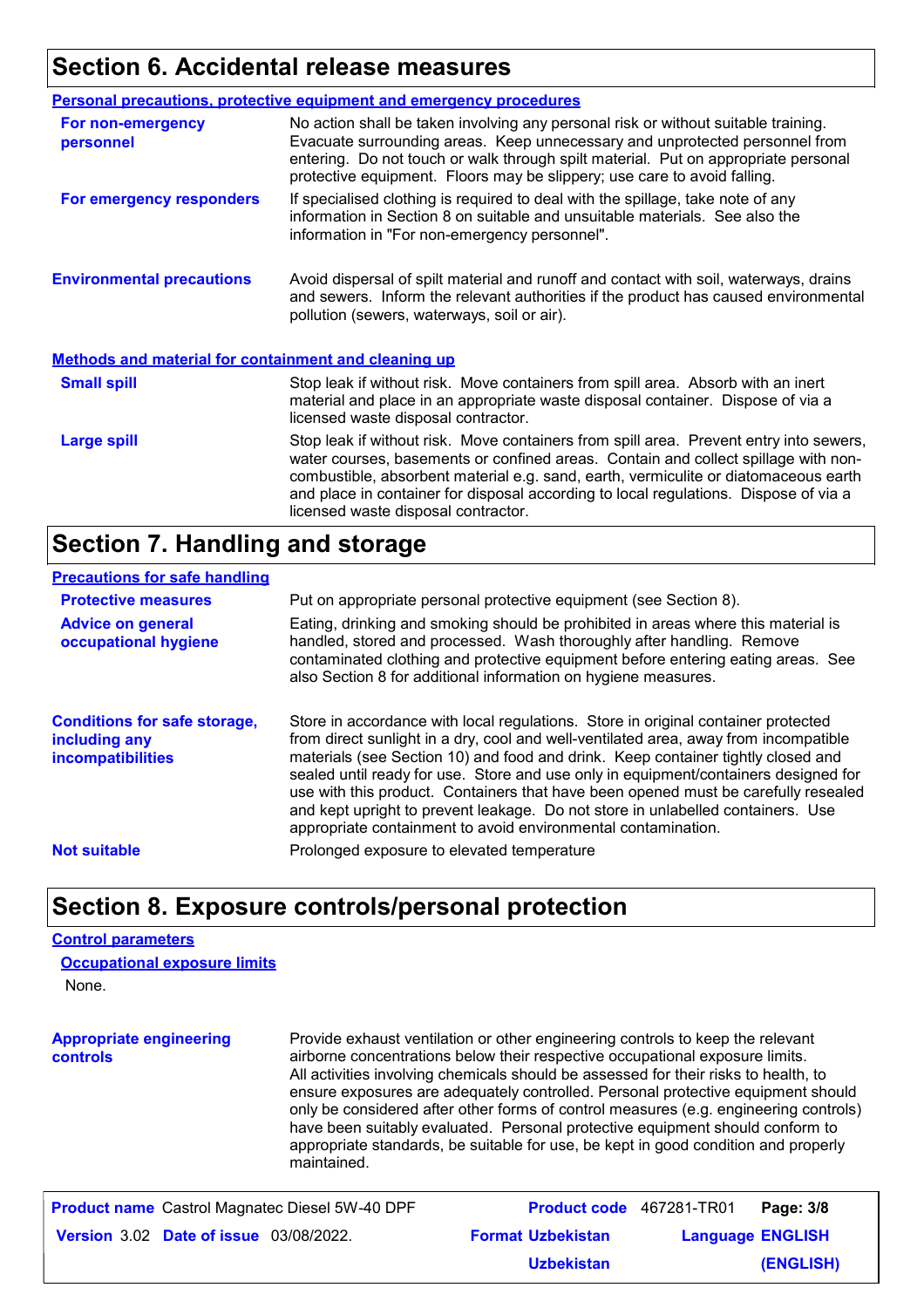### **Section 8. Exposure controls/personal protection**

|                                                  | Your supplier of personal protective equipment should be consulted for advice on<br>selection and appropriate standards. For further information contact your national<br>organisation for standards.<br>The final choice of protective equipment will depend upon a risk assessment. It is<br>important to ensure that all items of personal protective equipment are compatible.                                                                                                                                                                                                                                                                                                                                                                                                              |
|--------------------------------------------------|-------------------------------------------------------------------------------------------------------------------------------------------------------------------------------------------------------------------------------------------------------------------------------------------------------------------------------------------------------------------------------------------------------------------------------------------------------------------------------------------------------------------------------------------------------------------------------------------------------------------------------------------------------------------------------------------------------------------------------------------------------------------------------------------------|
| <b>Environmental exposure</b><br><b>controls</b> | Emissions from ventilation or work process equipment should be checked to ensure<br>they comply with the requirements of environmental protection legislation. In some<br>cases, fume scrubbers, filters or engineering modifications to the process<br>equipment will be necessary to reduce emissions to acceptable levels.                                                                                                                                                                                                                                                                                                                                                                                                                                                                   |
| <b>Individual protection measures</b>            |                                                                                                                                                                                                                                                                                                                                                                                                                                                                                                                                                                                                                                                                                                                                                                                                 |
| <b>Hygiene measures</b>                          | Wash hands, forearms and face thoroughly after handling chemical products, before<br>eating, smoking and using the lavatory and at the end of the working period.<br>Appropriate techniques should be used to remove potentially contaminated clothing.<br>Wash contaminated clothing before reusing. Ensure that eyewash stations and<br>safety showers are close to the workstation location.                                                                                                                                                                                                                                                                                                                                                                                                 |
| <b>Eye/face protection</b>                       | Safety glasses with side shields.                                                                                                                                                                                                                                                                                                                                                                                                                                                                                                                                                                                                                                                                                                                                                               |
| <b>Skin protection</b>                           |                                                                                                                                                                                                                                                                                                                                                                                                                                                                                                                                                                                                                                                                                                                                                                                                 |
| <b>Hand protection</b>                           | Wear protective gloves if prolonged or repeated contact is likely. Wear chemical<br>resistant gloves. Recommended: Nitrile gloves. The correct choice of protective<br>gloves depends upon the chemicals being handled, the conditions of work and use,<br>and the condition of the gloves (even the best chemically resistant glove will break<br>down after repeated chemical exposures). Most gloves provide only a short time of<br>protection before they must be discarded and replaced. Because specific work<br>environments and material handling practices vary, safety procedures should be<br>developed for each intended application. Gloves should therefore be chosen in<br>consultation with the supplier/manufacturer and with a full assessment of the<br>working conditions. |
| <b>Body protection</b>                           | Use of protective clothing is good industrial practice.<br>Personal protective equipment for the body should be selected based on the task<br>being performed and the risks involved and should be approved by a specialist<br>before handling this product.<br>Cotton or polyester/cotton overalls will only provide protection against light<br>superficial contamination that will not soak through to the skin. Overalls should be<br>laundered on a regular basis. When the risk of skin exposure is high (e.g. when<br>cleaning up spillages or if there is a risk of splashing) then chemical resistant aprons<br>and/or impervious chemical suits and boots will be required.                                                                                                           |
| <b>Respiratory protection</b>                    | In case of insufficient ventilation, wear suitable respiratory equipment.<br>The correct choice of respiratory protection depends upon the chemicals being<br>handled, the conditions of work and use, and the condition of the respiratory<br>equipment. Safety procedures should be developed for each intended application.<br>Respiratory protection equipment should therefore be chosen in consultation with<br>the supplier/manufacturer and with a full assessment of the working conditions.                                                                                                                                                                                                                                                                                           |

### **Section 9. Physical and chemical properties**

The conditions of measurement of all properties are at standard temperature and pressure unless otherwise indicated.

| <b>Physical state</b>                                             | Liquid.         |
|-------------------------------------------------------------------|-----------------|
| <b>Colour</b>                                                     | Amber. [Light]  |
| <b>Odour</b>                                                      | Not available.  |
| <b>Odour threshold</b>                                            | Not available.  |
| рH                                                                | Not applicable. |
| <b>Melting point</b>                                              | Not available.  |
| <b>Boiling point, initial boiling</b><br>point, and boiling range | Not available.  |

| <b>Product name</b> Castrol Magnatec Diesel 5W-40 DPF |  | <b>Product code</b> 467281-TR01 |                          | Page: 4/8               |           |
|-------------------------------------------------------|--|---------------------------------|--------------------------|-------------------------|-----------|
| <b>Version 3.02 Date of issue 03/08/2022.</b>         |  |                                 | <b>Format Uzbekistan</b> | <b>Language ENGLISH</b> |           |
|                                                       |  |                                 | <b>Uzbekistan</b>        |                         | (ENGLISH) |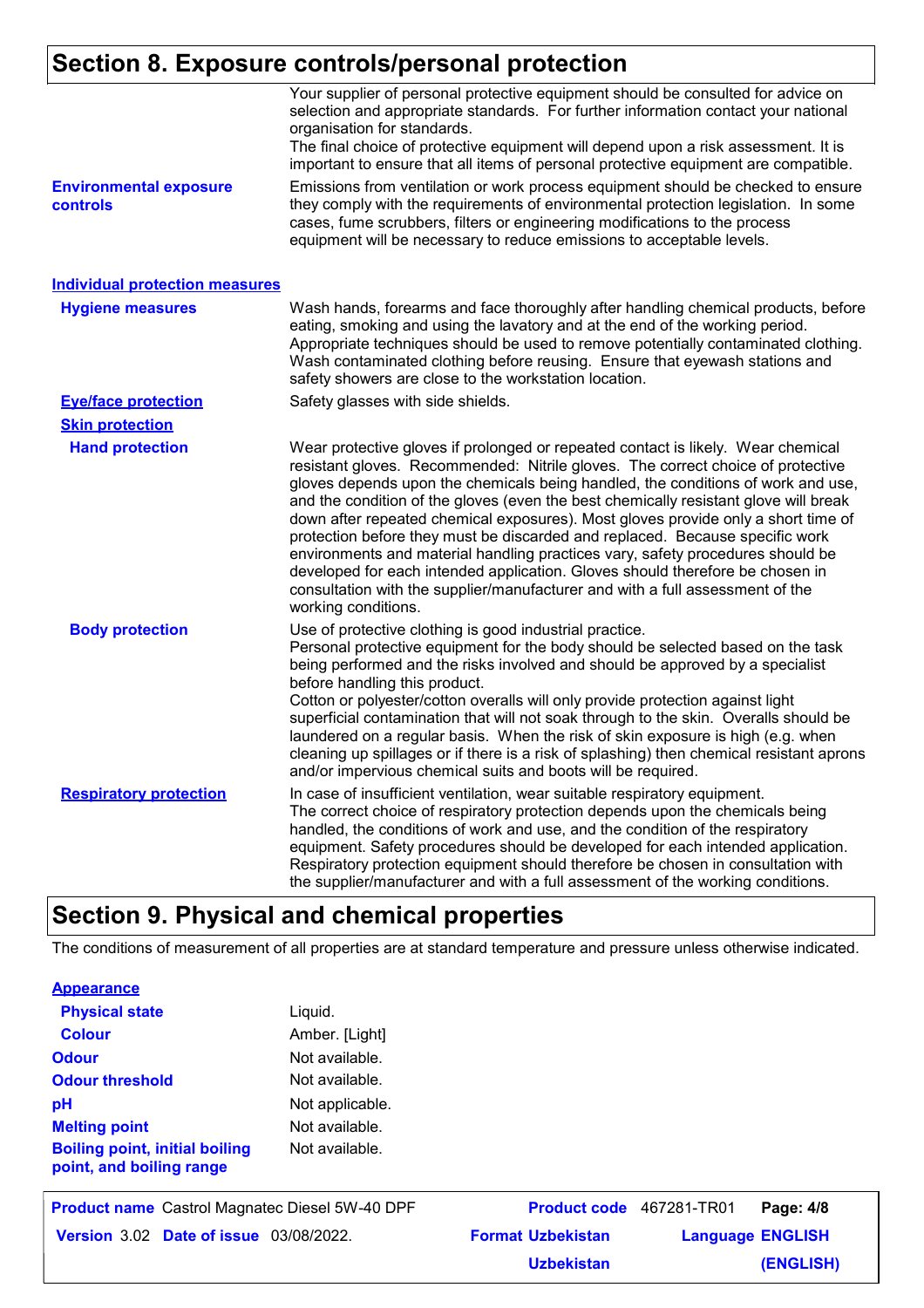## **Section 9. Physical and chemical properties**

### **Evaporation rate** Not available. **Flammability Lower and upper explosion limit/flammability limit**

Not available. Not applicable. Based on - Physical state **Flash point** Closed cup: 203°C (397.4°F) [Pensky-Martens]

| <b>Vapour pressure</b>                            |                                                                                                                                        |         |         | Vapour Pressure at 20°C |          |     | Vapour pressure at 50°C |
|---------------------------------------------------|----------------------------------------------------------------------------------------------------------------------------------------|---------|---------|-------------------------|----------|-----|-------------------------|
|                                                   | <b>Ingredient name</b>                                                                                                                 | $mm$ Hg | kPa     | <b>Method</b>           | mm<br>Hg | kPa | <b>Method</b>           |
|                                                   | Distillates (petroleum),<br>hydrotreated heavy<br>paraffinic                                                                           | < 0.08  | < 0.011 | <b>ASTM D 5191</b>      |          |     |                         |
|                                                   | Distillates (petroleum),<br>hydrotreated heavy<br>paraffinic                                                                           | < 0.08  | < 0.011 | <b>ASTM D 5191</b>      |          |     |                         |
| <b>Relative vapour density</b>                    | Not available.                                                                                                                         |         |         |                         |          |     |                         |
| <b>Relative density</b>                           | Not available.                                                                                                                         |         |         |                         |          |     |                         |
| <b>Density</b>                                    | <1000 kg/m <sup>3</sup> (<1 g/cm <sup>3</sup> ) at 15°C                                                                                |         |         |                         |          |     |                         |
| <b>Solubility</b>                                 | insoluble in water.                                                                                                                    |         |         |                         |          |     |                         |
| <b>Partition coefficient: n-</b><br>octanol/water | Not applicable.                                                                                                                        |         |         |                         |          |     |                         |
| <b>Auto-ignition temperature</b>                  | Not available.                                                                                                                         |         |         |                         |          |     |                         |
| <b>Decomposition temperature</b>                  | Not available.                                                                                                                         |         |         |                         |          |     |                         |
| <b>Viscosity</b>                                  | Kinematic: 75.5 mm <sup>2</sup> /s (75.5 cSt) at 40 $^{\circ}$ C<br>Kinematic: 12.8 to 16 mm <sup>2</sup> /s (12.8 to 16 cSt) at 100°C |         |         |                         |          |     |                         |
| <b>Particle characteristics</b>                   |                                                                                                                                        |         |         |                         |          |     |                         |
| <b>Median particle size</b>                       | Not applicable.                                                                                                                        |         |         |                         |          |     |                         |

### **Section 10. Stability and reactivity**

| <b>Reactivity</b>                                   | No specific test data available for this product. Refer to Conditions to avoid and<br>Incompatible materials for additional information.                                   |
|-----------------------------------------------------|----------------------------------------------------------------------------------------------------------------------------------------------------------------------------|
| <b>Chemical stability</b>                           | The product is stable.                                                                                                                                                     |
| <b>Possibility of hazardous</b><br><b>reactions</b> | Under normal conditions of storage and use, hazardous reactions will not occur.<br>Under normal conditions of storage and use, hazardous polymerisation will not<br>occur. |
| <b>Conditions to avoid</b>                          | Avoid all possible sources of ignition (spark or flame).                                                                                                                   |
| Incompatible materials                              | Reactive or incompatible with the following materials: oxidising materials.                                                                                                |
| <b>Hazardous decomposition</b><br>products          | Under normal conditions of storage and use, hazardous decomposition products<br>should not be produced.                                                                    |

### **Section 11. Toxicological information**

#### **Information on toxicological effects**

#### **Aspiration hazard**

| <b>Name</b>                                            | <b>Result</b>                         |
|--------------------------------------------------------|---------------------------------------|
| Distillates (petroleum), hydrotreated heavy paraffinic | <b>ASPIRATION HAZARD - Category 1</b> |

| <b>Product name</b> Castrol Magnatec Diesel 5W-40 DPF |                          | <b>Product code</b> 467281-TR01 | Page: 5/8 |
|-------------------------------------------------------|--------------------------|---------------------------------|-----------|
| <b>Version 3.02 Date of issue 03/08/2022.</b>         | <b>Format Uzbekistan</b> | <b>Language ENGLISH</b>         |           |
|                                                       | <b>Uzbekistan</b>        |                                 | (ENGLISH) |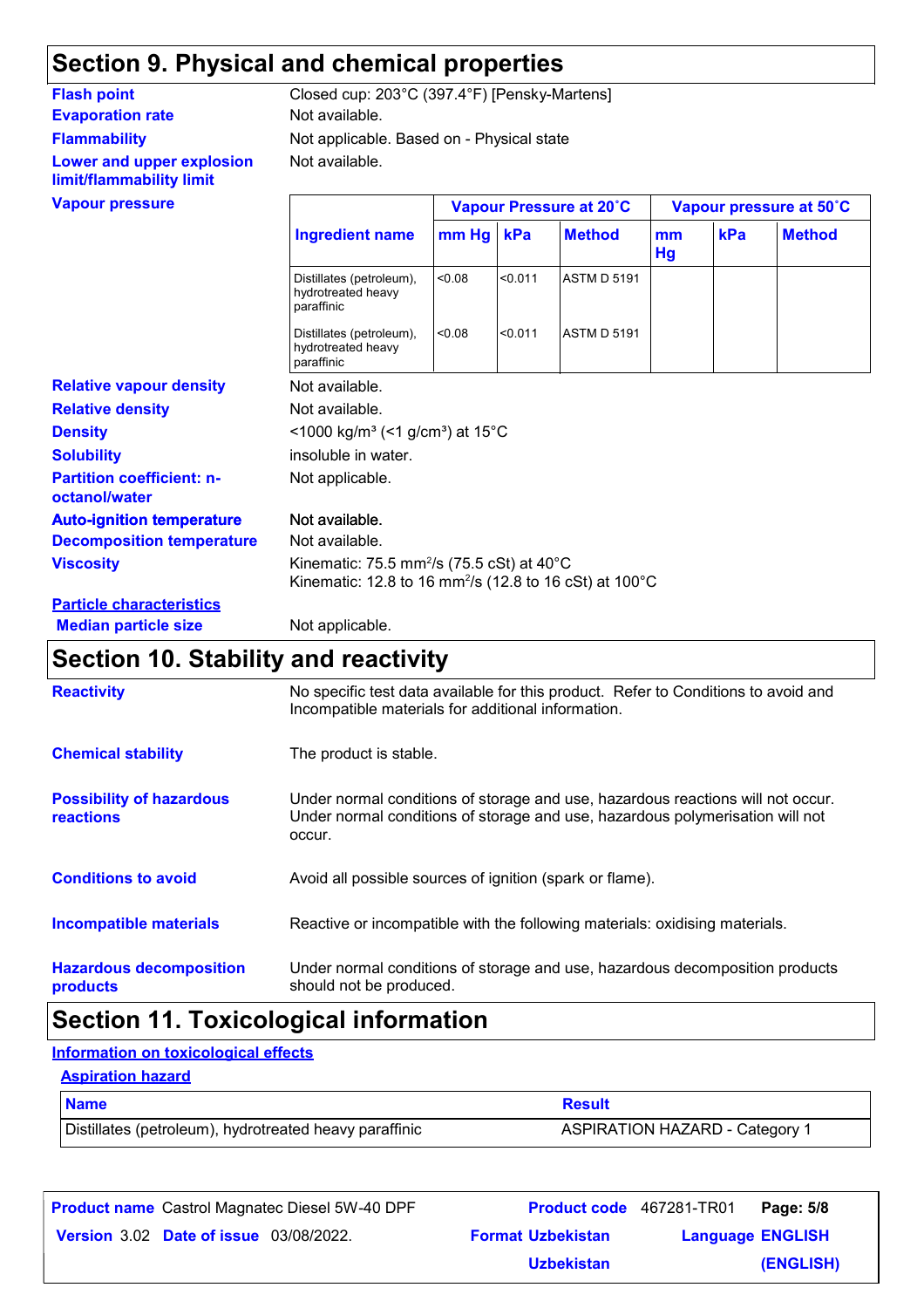### **Section 11. Toxicological information**

|                                                    | <u>oconon 11.10xioologioal information</u>                                                                                                                                                                                                                                                                                                                                                                         |
|----------------------------------------------------|--------------------------------------------------------------------------------------------------------------------------------------------------------------------------------------------------------------------------------------------------------------------------------------------------------------------------------------------------------------------------------------------------------------------|
| <b>Information on likely routes</b><br>of exposure | Routes of entry anticipated: Dermal, Inhalation.                                                                                                                                                                                                                                                                                                                                                                   |
| <b>Potential acute health effects</b>              |                                                                                                                                                                                                                                                                                                                                                                                                                    |
| <b>Eye contact</b>                                 | No known significant effects or critical hazards.                                                                                                                                                                                                                                                                                                                                                                  |
| <b>Inhalation</b>                                  | Exposure to decomposition products may cause a health hazard. Serious effects<br>may be delayed following exposure.                                                                                                                                                                                                                                                                                                |
| <b>Skin contact</b>                                | Defatting to the skin. May cause skin dryness and irritation.                                                                                                                                                                                                                                                                                                                                                      |
| <b>Ingestion</b>                                   | No known significant effects or critical hazards.                                                                                                                                                                                                                                                                                                                                                                  |
|                                                    | <b>Symptoms related to the physical, chemical and toxicological characteristics</b>                                                                                                                                                                                                                                                                                                                                |
| <b>Eye contact</b>                                 | No specific data.                                                                                                                                                                                                                                                                                                                                                                                                  |
| <b>Inhalation</b>                                  | No specific data.                                                                                                                                                                                                                                                                                                                                                                                                  |
| <b>Skin contact</b>                                | Adverse symptoms may include the following:<br>irritation<br>dryness<br>cracking                                                                                                                                                                                                                                                                                                                                   |
| <b>Ingestion</b>                                   | No specific data.                                                                                                                                                                                                                                                                                                                                                                                                  |
|                                                    | Delayed and immediate effects as well as chronic effects from short and long-term exposure                                                                                                                                                                                                                                                                                                                         |
| <b>Eye contact</b>                                 | Potential risk of transient stinging or redness if accidental eye contact occurs.                                                                                                                                                                                                                                                                                                                                  |
| <b>Skin contact</b>                                | Prolonged or repeated contact can defat the skin and lead to irritation, cracking and/<br>or dermatitis.                                                                                                                                                                                                                                                                                                           |
| <b>Ingestion</b>                                   | Ingestion of large quantities may cause nausea and diarrhoea.                                                                                                                                                                                                                                                                                                                                                      |
| <b>Potential chronic health effects</b>            |                                                                                                                                                                                                                                                                                                                                                                                                                    |
| <b>General</b>                                     | <b>USED ENGINE OILS</b><br>Combustion products resulting from the operation of internal combustion engines<br>contaminate engine oils during use. Used engine oil may contain hazardous<br>components which have the potential to cause skin cancer. Frequent or prolonged<br>contact with all types and makes of used engine oil must therefore be avoided and a<br>high standard of personal hygiene maintained. |
| <b>Carcinogenicity</b>                             | No known significant effects or critical hazards.                                                                                                                                                                                                                                                                                                                                                                  |
| <b>Mutagenicity</b>                                | No known significant effects or critical hazards.                                                                                                                                                                                                                                                                                                                                                                  |
| <b>Teratogenicity</b>                              | No known significant effects or critical hazards.                                                                                                                                                                                                                                                                                                                                                                  |
| <b>Developmental effects</b>                       | No known significant effects or critical hazards.                                                                                                                                                                                                                                                                                                                                                                  |
| <b>Fertility effects</b>                           | No known significant effects or critical hazards.                                                                                                                                                                                                                                                                                                                                                                  |

### **Section 12. Ecological information**

**Environmental effects** No known significant effects or critical hazards.

### **Persistence and degradability**

Expected to be biodegradable.

#### **Bioaccumulative potential**

This product is not expected to bioaccumulate through food chains in the environment.

### **Mobility in soil**

**Mobility** Spillages may penetrate the soil causing ground water contamination.

| <b>Product name</b> Castrol Magnatec Diesel 5W-40 DPF | Product code 467281-TR01 |                         | Page: 6/8 |
|-------------------------------------------------------|--------------------------|-------------------------|-----------|
| <b>Version 3.02 Date of issue 03/08/2022.</b>         | <b>Format Uzbekistan</b> | <b>Language ENGLISH</b> |           |
|                                                       | <b>Uzbekistan</b>        |                         | (ENGLISH) |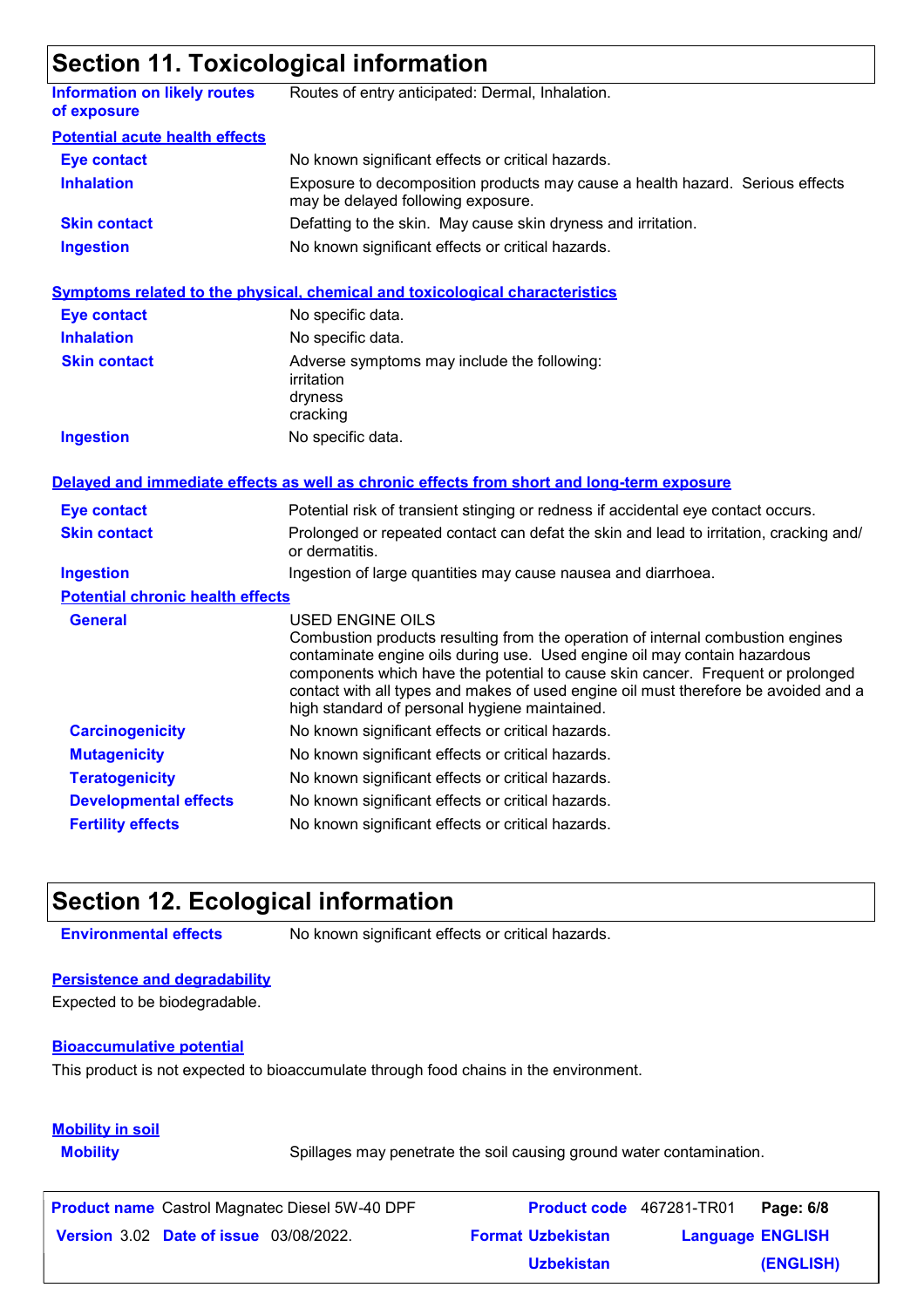### **Section 12. Ecological information**

**Other ecological information** Spills may form a film on water surfaces causing physical damage to organisms. Oxygen transfer could also be impaired.

### **Section 13. Disposal considerations**

**Disposal methods**

The generation of waste should be avoided or minimised wherever possible. Significant quantities of waste product residues should not be disposed of via the foul sewer but processed in a suitable effluent treatment plant. Dispose of surplus and non-recyclable products via a licensed waste disposal contractor. Disposal of this product, solutions and any by-products should at all times comply with the requirements of environmental protection and waste disposal legislation and any regional local authority requirements. Waste packaging should be recycled. Incineration or landfill should only be considered when recycling is not feasible. This material and its container must be disposed of in a safe way. Empty containers or liners may retain some product residues. Avoid dispersal of spilt material and runoff and contact with soil, waterways, drains and sewers.

### **Section 14. Transport information**

|                                      | <b>IMDG</b>              | <b>IATA</b>              |
|--------------------------------------|--------------------------|--------------------------|
| <b>UN number</b>                     | Not regulated.           | Not regulated.           |
| <b>UN proper</b><br>shipping name    | $\blacksquare$           | $\overline{\phantom{a}}$ |
| <b>Transport hazard</b><br>class(es) | $\blacksquare$           | ۰                        |
| <b>Packing group</b>                 | $\overline{\phantom{a}}$ | ٠                        |
| <b>Environmental</b><br>hazards      | No.                      | No.                      |
| <b>Additional</b><br>information     | $\blacksquare$           | $\tilde{\phantom{a}}$    |

**Special precautions for user** Not available.

### **Section 15. Regulatory information**

#### **Regulation according to other foreign laws**

| <b>REACH Status</b>                         | For the REACH status of this product please consult your company contact, as<br>identified in Section 1. |
|---------------------------------------------|----------------------------------------------------------------------------------------------------------|
| <b>United States inventory</b><br>(TSCA 8b) | All components are active or exempted.                                                                   |
| <b>Australia inventory (AIIC)</b>           | All components are listed or exempted.                                                                   |
| <b>Canada inventory</b>                     | All components are listed or exempted.                                                                   |
| <b>China inventory (IECSC)</b>              | At least one component is not listed.                                                                    |
| <b>Japan inventory (CSCL)</b>               | All components are listed or exempted.                                                                   |
| <b>Korea inventory (KECI)</b>               | All components are listed or exempted.                                                                   |
| <b>Philippines inventory</b><br>(PICCS)     | At least one component is not listed.                                                                    |

| <b>Product name</b> Castrol Magnatec Diesel 5W-40 DPF | Product code 467281-TR01 |                         | Page: 7/8 |
|-------------------------------------------------------|--------------------------|-------------------------|-----------|
| <b>Version 3.02 Date of issue 03/08/2022.</b>         | <b>Format Uzbekistan</b> | <b>Language ENGLISH</b> |           |
|                                                       | <b>Uzbekistan</b>        |                         | (ENGLISH) |